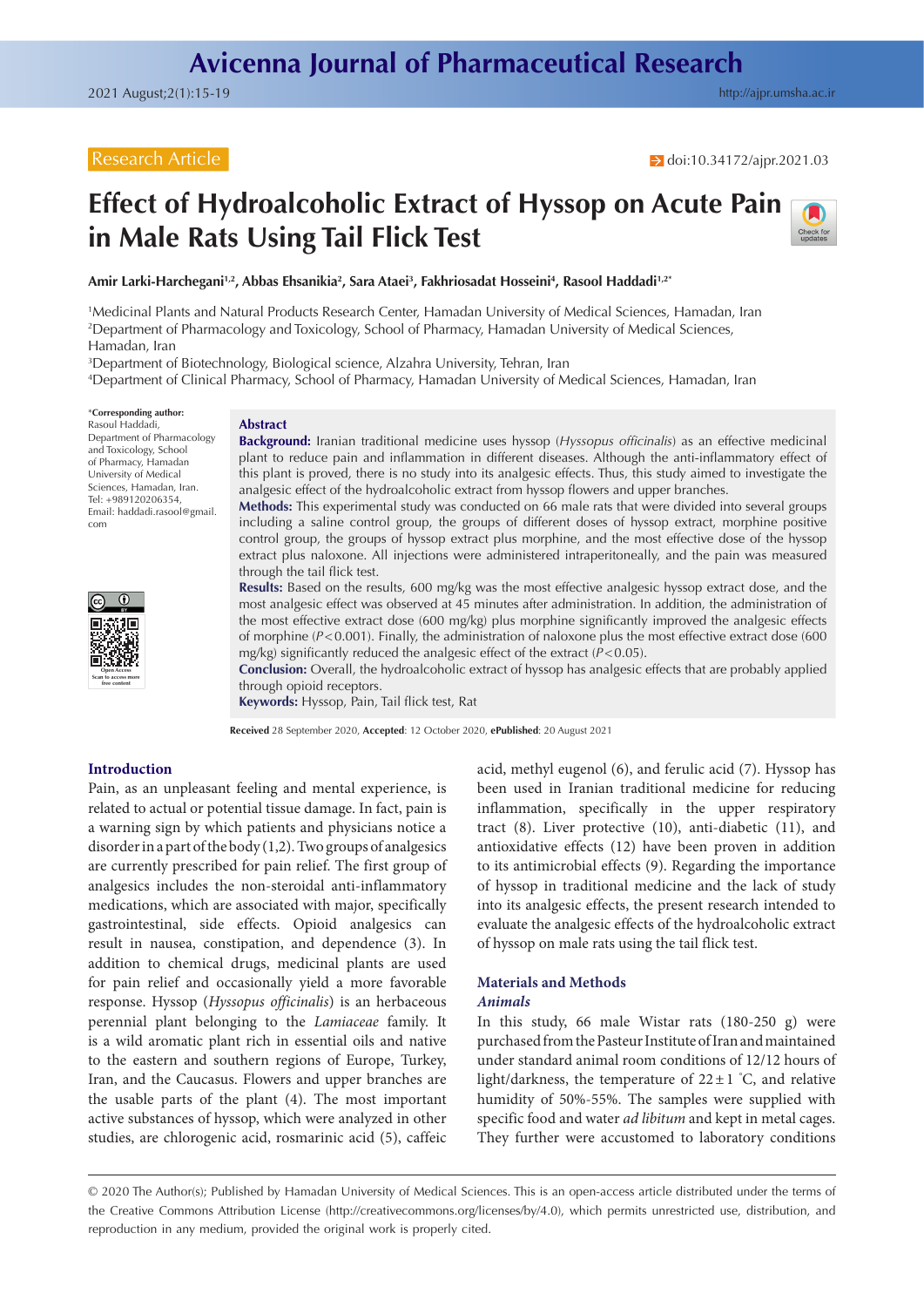for at least 2 hours before the test, which was conducted according to the ethical guidelines of the International Association for the Study of Pain in Laboratory Animals (13). The present research project was approved by the Local Ethics Committee of Hamadan University of Medical Sciences (IR.UMSHA.REC.1395.277). All experiments were performed according to the National Institutes of Health Publication (No. #85-23, revised in 1985) and the Declaration of Helsinki (last update: 2008) guidelines.

# *Experimental Groups*

This experimental study was performed on 11 groups of male rats  $(n=6, each)$ . The control and morphine (standard group) groups received normal saline (0.90% w/v of NaCl) as a vehicle and morphine intraperitoneally at a dose of 2.5 mg/kg, respectively. Hyssop groups received the extract intraperitoneally in different doses of 100, 200, 400, and 600 mg/kg. Moreover, hyssop plus morphine groups received the hyssop extract (100, 200, 400, and 600 mg/kg) following the administration of morphine (2.5 mg/ kg), and finally, the group that received the most effective dose of the extract with naloxone (1 mg/kg).

# *Extract Preparation*

A total of 3 kg hyssop was collected from the Avicenna Herb Garden in Hamadan in early summer 2017 and then approved by a botanical specialist in Tehran University. The herbal specimen was deposited in the herbarium (voucher No.: PMP-1328). After separating other plant parts, flowers and upper branches were dried under the shade at room temperature (25° C) and grounded using an electronical mill. Then, the dried powder of flowers and upper branches (100 g) was added to 70% ethanol (1 L) and maintained for 72 hours to extract its active compounds (14). Next, the solution was placed on a rotary evaporator to separate the solvent and then placed in a Petri dish under a safety cabinet to dry it out. After one week, the remaining extract was dissolved in an appropriate amount of physiological serum (0.9% sodium chloride).

## *Gas Chromatography and Mass Spectrometry Analysis*

The composition of the applied *H. officinalis* aerial part hydroalcoholic extract in this study was determined by Gas chromatography and Mass spectrometry (GC-MS)  $(15,16)$ .

# *Tail Flick Test*

This test is performed using the tail flick device (LE7106 Harvard apparatus, USA). The test was conducted based on the study by D'Amour and Smith (17), and the tail flick latency time was measured in each group 15, 30, 45, 60, 90, 120, and 180 minutes after the last injection. The maximum cutoff time was 10 seconds for applying the Guidelines for Ethical Conduct in the Care and Use of non-Human Animals in Research. In other words, the emission

of the light beam was stopped to avoid tissue damage if the rat did not flick its tail after 10 seconds. Each animal was horizontally placed in a specific cage and one-third of its tail was subjected to the heating beam. After a while and the reduction of the anxiety of the animal, a light beam was emitted to the subject's tail and the tail flick latency time was recorded accordingly. Then, the sample was allowed to rest for five minutes, and the test was repeated for the second and third times. The mean tail flick latency time of all three replications was regarded as the latency time.

## *Statistical Analysis*

Data were presented as the mean±SD and one-way ANOVA and the Tukey's comparison test were used for multiple comparisons using SPSS-19. In this study, *P*<0.05 was considered statistically significant (18).

## **Results**

In this experimental model, no fatalities were recorded 72 hours after the oral administration of various doses of the *H. officinalis* hydroalcoholic extract.

The screening of the chemical composition of the hydroalcoholic extract of *Hyssopus officinalis* aerial part revealed the presence of 20 constituents [\(Table 1\)](#page-2-0).

According to the results of this study, the analgesic effects of the extract depend on the dose. The strongest and weakest analgesic effects were observed after 45 and 180 minutes, respectively. The latency time in the 600 mg/kg hyssop group was significantly longer compared to the 400 mg/kg group (*P*<0.05). As a result, 600 mg/kg hyssop was the most effective dose [\(Figure 1](#page-1-0)). The lowest dose of the extract (100 mg/kg) had a significantly stronger analgesic effect in comparison with the control 45 minutes after the injection (*P*<0.001). Based on data in [Figure 2,](#page-2-1) using this extract dose plus morphine dramatically increased the

<span id="page-1-0"></span>

**Figure 1.** Comparison of the Analgesic Effect of Different Extract Doses Before and After Injection.

*Note*. Data are reported as the mean and standard deviation. The latency time of 15 minutes before the injection of each analgesic was regarded as the baseline response. \*\*\**P*<0.05 in comparison between the extract doses of 400 and 600 mg/kg. Control: Negative control group (normal saline recipients).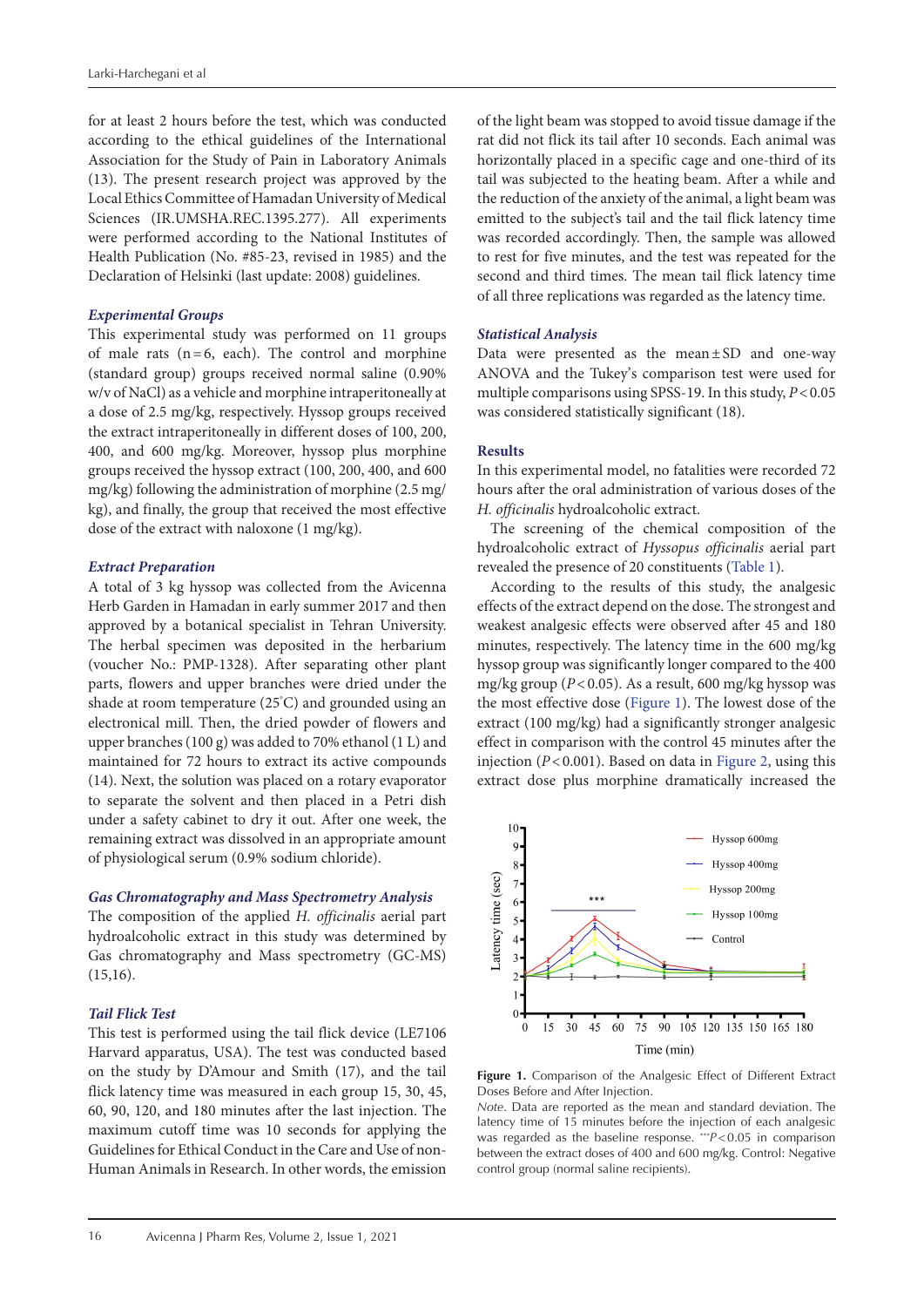<span id="page-2-0"></span>**Table 1.** Chemical Composition of the *Hyssopus officinalis* Aerial Part Hydroalcoholic Extract

| <b>Phytochemical Components</b>                         | Scan No. | Amount $(\% )$ | <b>Retention Time (min)</b> |
|---------------------------------------------------------|----------|----------------|-----------------------------|
| 1,8- Cineole                                            | 38       | 5.5            | 27.23                       |
| Germacrene                                              | 46       | 7.7            | 30.94                       |
| Cyclofenchene                                           | 55       | 4.3            | 30.87                       |
| Cnicin                                                  | 75       | 1.8            | 5.64                        |
| $\rho$ -Cymene                                          | 114      | 2.4            | 33.18                       |
| 1,4-Cineole                                             | 123      | 2.9            | 29.07                       |
| Camphor                                                 | 135      | 7.9            | 18.01                       |
| 1,8-Cineole                                             | 144      | 7.4            | 18.33                       |
| Octahydro-7a-methyl- 1Hinden- 1-one                     | 164      | 6.1            | 28.92                       |
| 5-Methylspiro[3.5]- nonan-1-one                         | 175      | 3.9            | 16.81                       |
| 7a-Methyl-1,2,3,3a,4,7ahexahydro-5H-inden-5-one         | 184      | 3.9            | 33.97                       |
| Borneol                                                 | 197      | 5.8            | 18.89                       |
| Perillyl aldehyde                                       | 211      | 4.6            | 29.46                       |
| Myrtenyl acetate                                        | 219      | 13.3           | 19.01                       |
| Dehydro/ß-ionone                                        | 225      | 4.5            | 18.63                       |
| Cyclohexanol-2-methylene-3- (1-isopropyl) acetate [sic] | 231      | 7.3            | 20.97                       |
| Bornyl acetate                                          | 243      | 1.7            | 11.63                       |
| Ascaridol                                               | 252      | 2.4            | 22.85                       |
| Nerolidol                                               | 265      | 4.1            | 30.97                       |
| Unidentified components                                 | 298      | 2.5            | 23.82 25.87                 |

analgesic effect of morphine (*P*<0.001).

No significant difference was observed in the latency time between the most effective extract dose group and morphine group (2.5 mg/kg) at different times before and after the injection [\(Figure 3](#page-3-0)).

There was a significant difference  $(P<0.05)$  in the latency time between the 600 mg/kg hyssop group and the 600 mg/kg hyssop plus 1 mg/kg naloxone group at different times after the injection ([Figure 4\)](#page-3-1).

#### **Discussion**

In summary, the results indicated the effectiveness of the hydroalcoholic extract of hyssop in reducing pain. Based on the findings, all doses (100, 200, 400, and 600 mg/kg) of the hyssop extract were more effective compared to the control in controlling pain. In addition, the analgesic effects of hyssop increased by increasing the dose, and 600 mg/kg hyssop had the same analgesic effect as morphine. The administration of naloxone plus 600 mg/kg hyssop reduced the analgesic effects of the extract as compared to the group receiving the extract alone. In general, similar to morphine, as an analgesic compound, the hydroalcoholic extract of hyssop inhibited the response to pain in the tail flick test. As a result, this extract could probably exert its analgesic effects by affecting opioid receptors. Moreover, the reduced analgesic effect of this extract in combination with naloxone, as an opioid antagonist, showed the opioid mechanism of the compounds of the extract. The inhibitory effects of the extract can affect ligand-sensitive

channels through binding to pain receptors and blocking the voltage-gated calcium channels at the end of the presynaptic neuron. This mechanism reduces the release

<span id="page-2-1"></span>

Groups 45 Minutes After Injection.

*Note.* Data are reported as the mean and standard deviation. *\*\*P*<0.001 compared to the control, *\*\*P*<0.001 in comparison to morphine alone. Control: Negative control group (normal saline group).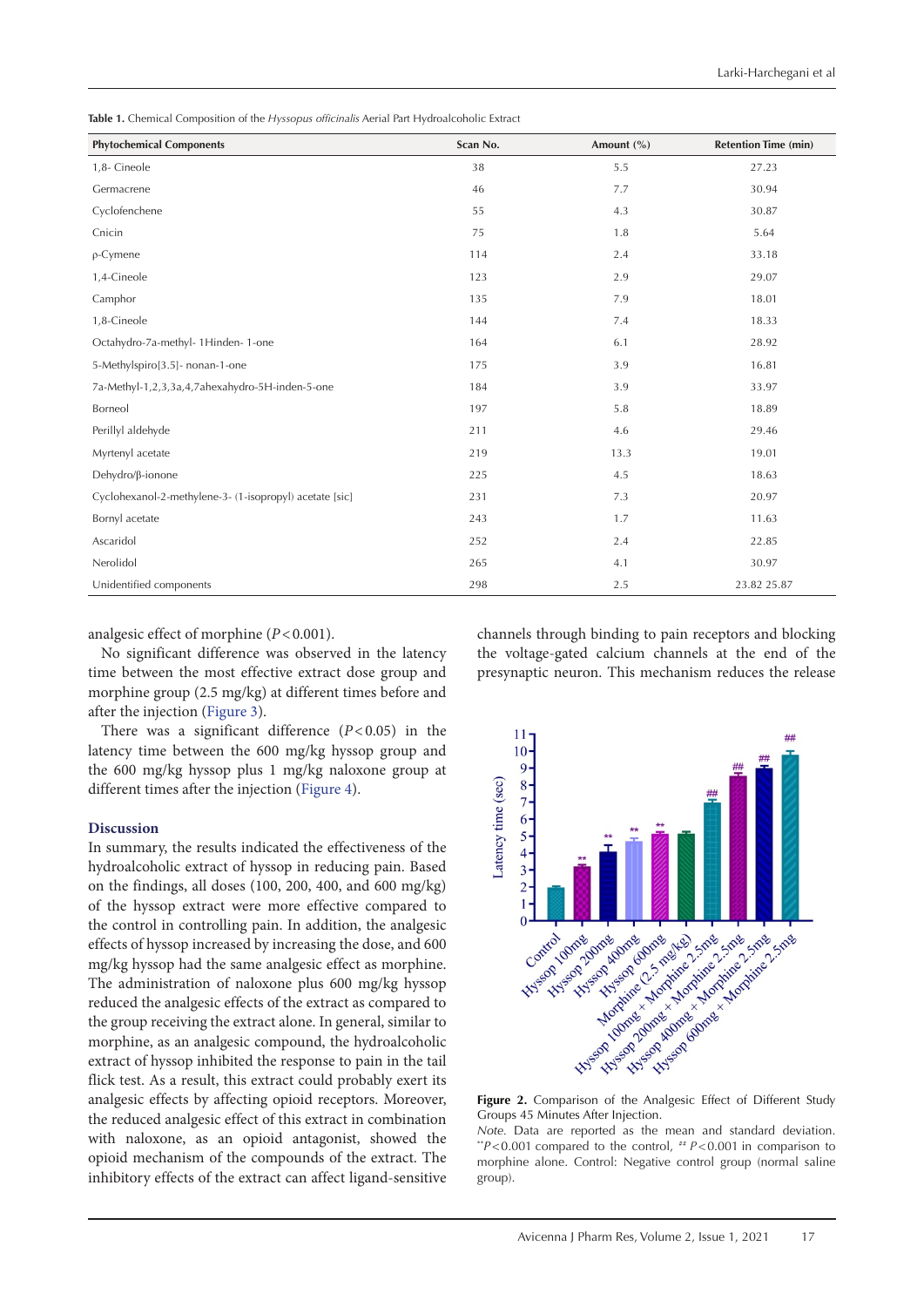<span id="page-3-0"></span>

**Figure 3.** Comparison of the Analgesic Effect of the Most Effective Extract Dose (600 mg/kg) With 2.5 mg/kg Morphine at Different Times Before and After Injection.

*Note*. Data are reported as the mean and standard deviation. The latency time of 15 minutes before the injection of each analgesic was regarded as the baseline response.

<span id="page-3-1"></span>

**Figure 4.** Comparison of the Analgesic Effect of the 600 mg/kg Hyssop Group With the 600 mg/kg Hyssop Plus the Naloxone Group.

*Note*. Data are reported as the mean and standard deviation. The latency time of 15 minutes before the injection of each analgesic was regarded as the baseline response. ###*P*<0.05 in comparison with the 600 mg/kg hyssop group and the 600 mg/kg hyssop plus the naloxone group.

of neurotransmitters and/or opens potassium channels, thereby causing hyperpolarization and presynaptic neuron inhibition (19).

The analgesic effects of the hyssop extract can be attributed to its compounds including flavonoids. There are many hypotheses about the mechanism of the analgesic effects of hyssop compounds. Studies on opioid and flavonoid receptors revealed their similarities. Thus, flavonoids can produce analgesic effects through binding to opioid receptors (20). The findings of another study demonstrated that ondansetron (serotonergic antagonists), haloperidol (dopaminergic antagonists), and yohimbine (adrenergic antagonist) could not inhibit the analgesic effects of flavonoids (21). It indicates the synergic role of these systems in producing analgesic effects. However,

the reasons for the analgesic effect of flavonoids are controversial.

## **Conclusion**

Overall, the hydroalcoholic extract of hyssop has analgesic effects and can inhibit acute pain in male rats. Although the exact mechanism of hyssop effects continues to remain unknown, literature results attributed them to the flavonoid content of this plant. Finally, it is hoped that further studies pave the way for a better understanding of the effects and mechanism of the hydroalcoholic extract of hyssop, allowing for using this extract as an adjunctive therapy in addition to the routine analgesics, especially morphine, and/or alone for pain relief.

#### **Funding**

The Vice-chancellor for Research, Hamadan University of Medical Sciences provided the grant for this study (grant No.:9506233683).

## **Conflict of Interests**

The authors declare that they have no conflict of interests.

## **Acknowledgments**

The Vice-chancellor for Research, Hamadan University of Medical Sciences provided the grant for this study (grant No.:9506233683). We thank our colleagues from the Vicechancellor for Research, Hamadan University of Medical Sciences who provided insight and expertise that greatly assisted the research.

#### **References**

- 1. Baliki MN, Apkarian AV. Nociception, pain, negative moods, and behavior selection. Neuron. 2015;87(3):474-91. doi: [10.1016/j.neuron.2015.06.005.](https://doi.org/10.1016/j.neuron.2015.06.005)
- 2. Amidi N, Izadidastenaei Z, Araghchian M, Ahmadimoghaddam D. A behavioral study of promethazine interaction with analgesic effect of diclofenac: pain combination therapy. J Pharmacopuncture. 2020;23(1):18- 24. doi: [10.3831/kpi.2020.23.003](https://doi.org/10.3831/kpi.2020.23.003).
- 3. Wallenstein DJ, Portenoy RK. Nonopioid and adjuvant analgesics. In: Berger AM, Portenoy RK, Weissman DE, eds. Principles and Practice of Palliative Care and Supportive Oncology. Philadelphia: Lippincott Williams & Wilkins; 2002. p. 84-97.
- 4. Naghibi F, Mosaddegh M, Mohammadi Motamed M, Ghorbani A. Labiatae family in folk medicine in Iran: from ethnobotany to pharmacology. Iran J Pharm Res. 2010;4(2):63-79. doi: [10.22037/ijpr.2010.619.](https://doi.org/10.22037/ijpr.2010.619)
- 5. Džamić AM, Soković MD, Novaković M, Jadranin M, Ristić MS, Tešević V, et al. Composition, antifungal and antioxidant properties of *Hyssopus officinalis* L. subsp. *pilifer* (Pant.) Murb. essential oil and deodorized extracts. Ind Crops Prod. 2013;51:401-7. doi: [10.1016/j.indcrop.2013.09.038.](https://doi.org/10.1016/j.indcrop.2013.09.038)
- 6. Venditti A, Bianco A, Frezza C, Conti F, Bini LM, Giuliani C, et al. Essential oil composition, polar compounds, glandular trichomes and biological activity of *Hyssopus officinalis* subsp. *aristatus* (Godr.) Nyman from central Italy. Ind Crops Prod. 2015;77:353-63. doi: [10.1016/j.indcrop.2015.09.002](https://doi.org/10.1016/j.indcrop.2015.09.002).